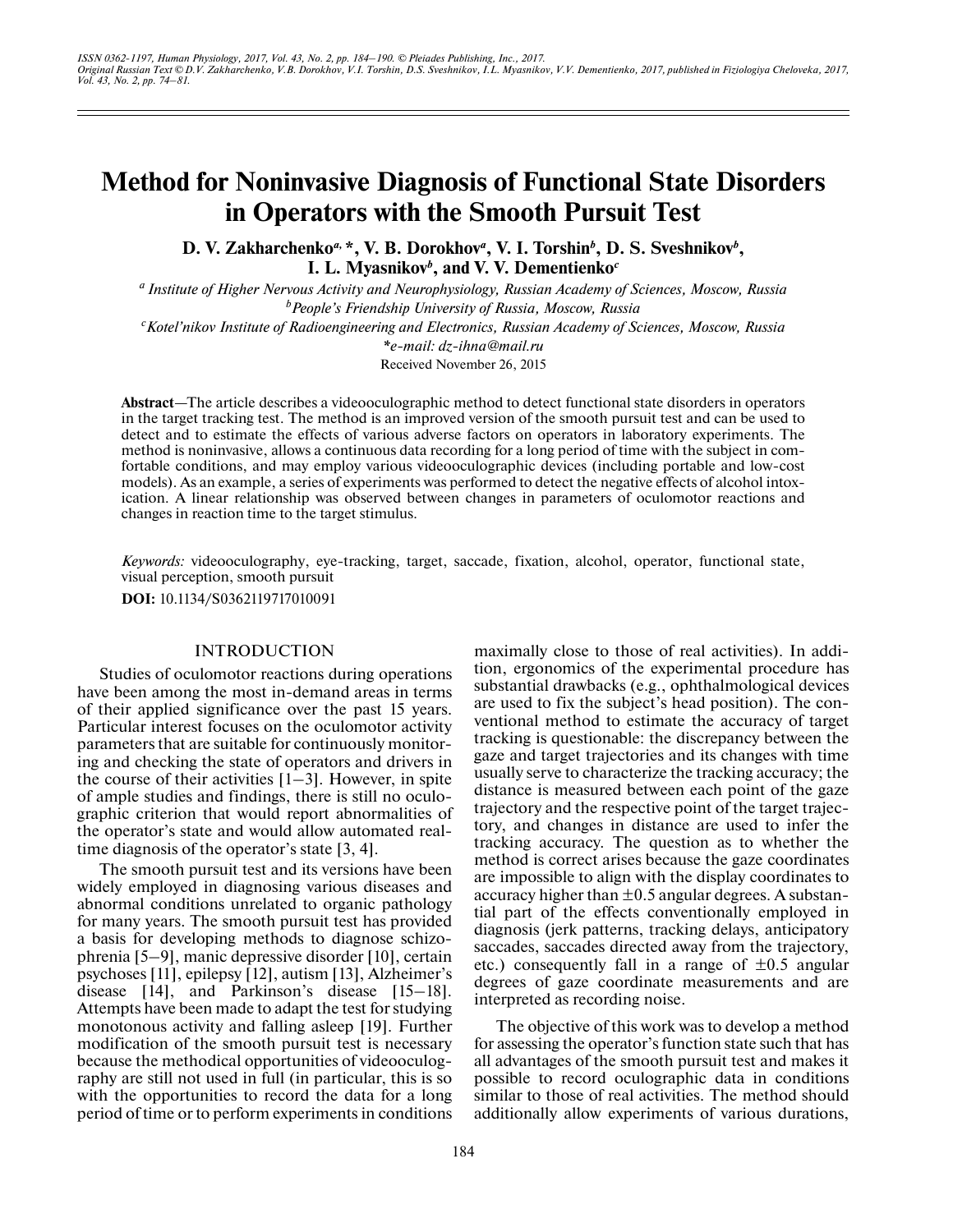and the algorithm used to assess the subject's state should be low sensitive to micromovements of the subject's head during the test.

Modified smooth pursue test can be used in a laboratory setting to diagnose the effects of various factors on an operator's performance. Several basic changes were made to the conventional smooth pursuit test to modify both the test procedure and data treatment methods.

# (1) *We rejected head fixation with an ophthalmological head restraint system*.

The head position is fixed from behind by using a headrest. This approach allowed us to greatly increase the record duration (from 3–5 to 15 min and further) and thereby to avoid the warm-up effect in early testing (the first  $1-2$  min) and to substantially reduce the effect of the experimental situation on test performance (because the subject is in comfortable conditions close to a natural situation).

## (2) *We evaluate how smoothly, rather than how accurately, the target is pursued with the gaze*.

When eye tracking is carried out for more than 2– 3 min, the recording accuracy appreciably decreases because of micromovements of the subject's head (even when the head is fixed with a head restrain device). If the tracking accuracy is used to evaluate the subject's state, the calibration error can increases so dramatically after 2–3 min that the experiment has to be terminated. The maximal record duration is therefore restricted to few minutes. If smoothness, rather than accuracy, of tracking is estimated, the calibration error has absolutely no effect on the parameter under study because aligning the gaze coordinates with the display coordinates is not critical for estimating how smooth the tracking is. Thus, the experiment can continue as long as necessary and without rigid fixation of the subject's head (that is, in conditions that are natural to the subject). In addition, our approach abolishes the effect of recording errors due to micromovements of the subject's head in the course of the experiment.

# (3) *A circular target trajectory is used in place of the conventional sinusoid trajectory*.

The change makes the target trajectory uniform. This simplifies data analysis and interpretation and abolishes the oculomotor effects associated with target tracking at the extrema of a sinusoid trajectory. In addition, our psychomotor test allows the testing conditions to be maximally close to the conditions of the operator's actual activity.

To demonstrate the efficiency of our method in diagnosing and evaluating abnormal states in operators, here we report the testing results obtained for 22 subjects before and after alcohol drinking.

# METHODS

The study involved 22 male volunteers aged from 20 to 36 years. All subjects were physically healthy and

HUMAN PHYSIOLOGY Vol. 43 No. 2 2017

denied alcohol abuse. The first selection step was performed through the Internet and included providing information about the test procedures and instructions (to have enough sleep; not to take alcohol, coffee, and drugs on the day of testing and one day before testing; to have a meal 2 hours before testing). The subjects received payment for their participation. All subjects agreeing to participate in the experiment had sufficient experience in working with a computer and a mouse and were motivated enough to perform the test tasks. The second selection step was carried out on the day of testing and included providing information about the test task and recording a pilot videooculogram.

**Experimental model of alcohol intoxication.** In an experimental model of alcohol intoxication, the subjects took alcohol at 0.8 g of 96% alcohol per 1 kg body weight; the alcohol amount was expressed in terms of 40% vodka. The alcohol content in expired air was measured with an AL-7000 breath alcohol tester at an accuracy of  $\pm 15\%$  of the measurement (prior to, in the middle, and at the end of an experimental series). With due regard to the time course of alcohol assimilation, the subject conversed with the investigator on irrelevant topics for 1 hour after drinking alcohol, and then the test started.

**Physiological data recording.** Oculomotor reactions of the subjects were the main physiological parameter in our study. A gaze trajectory was recorded with an Eyegaze Analysis System (hereafter referred to as an eye-tracker), which allows video-based detection of eye movements in a contactless manner and utilizes the infrared light reflection from the cornea, and NYAN 2 softwar (Interactive Minds). Data were recorded in a binocular mode with a sampling rate of 120 Hz, a distance to the display of 60 cm, display resolution of  $1280 \times 1024$  pixels, and a pixel size of 0.265 mm (an angular displacement of a target on the display by 1 pixel approximately corresponded to a displacement by 0.0246° relative to the subject's eye in this experiment). The subject's head was fixed from behind with a headrest.

**Psychomotor test.** To simulate target-tracking activity of an operator, we designed a psychomotor test (Fig. 1). The software of this test allows to perform a visual and a visual-motor target tracking and can register the parameters of the moving target and visuomotor reactions. The test was presented in a darkened room, using a Samsung 17'' liquid-crystal display  $(340 \times 27$  mm, resolution  $1280 \times 1024$  pixels). We recorded the trajectory of mouse cursor movements on the display, all clicks of mouse buttons, and related actions on the display (appearance, movement, and disappearance of test stimuli). The sampling interval was 8 ms (125 Hz).

In the test, a main target (a green circle with a diameter of 8 mm) moved along a circular trajectory of 75 mm in diameter with an angular velocity of 28°/s relative to the center of the display. Once in 3–7 s, an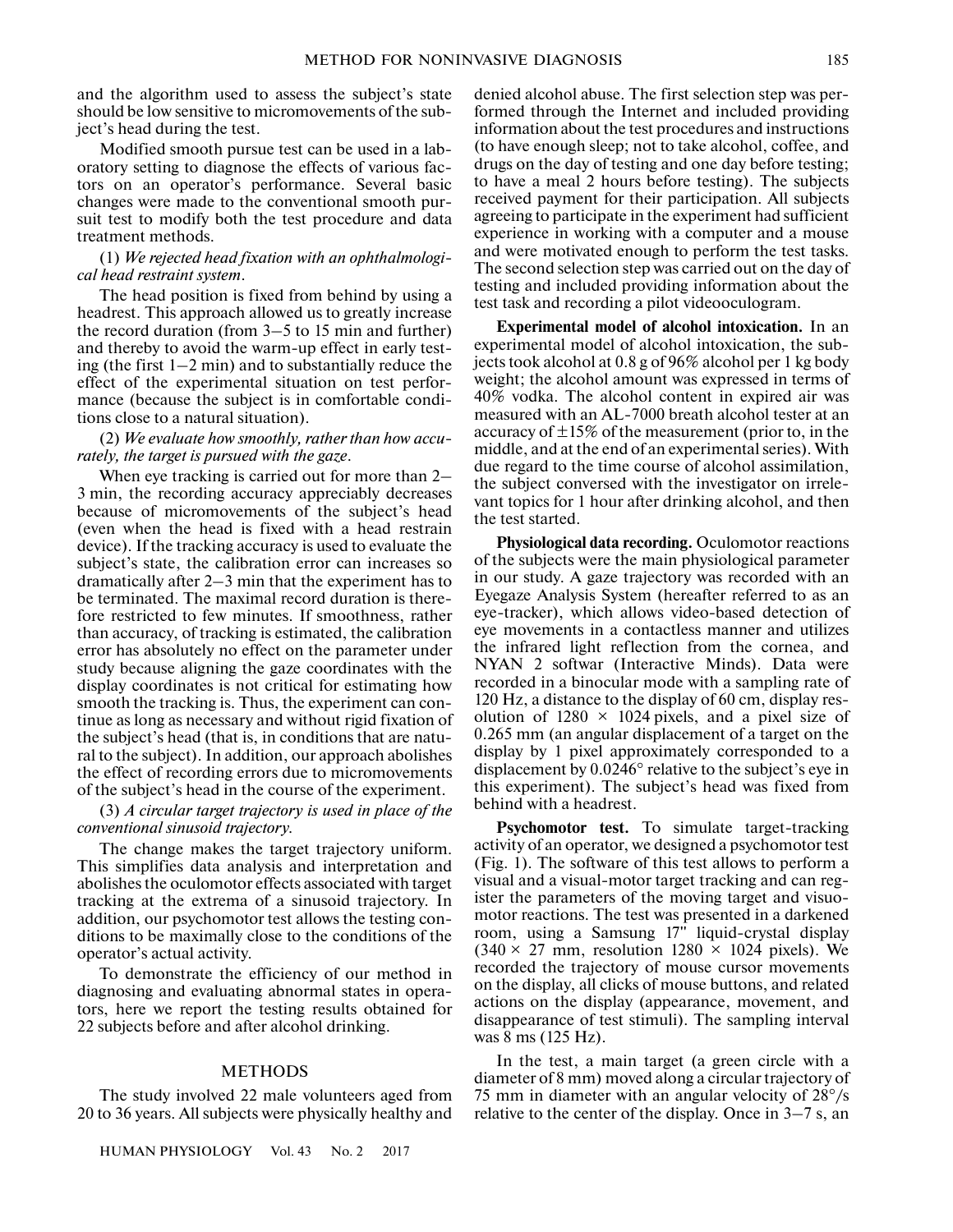

**Fig. 1.** Pychomotor test: trajectories of (*a*) the main and (*b*) additional targets. Both targets move clockwise. The trajectories are not displayed when testing a subject.

additional target (a red circle of 12 mm in diameter) appeared on the outer side of the trajectory. The additional target started orbiting around the main target with an angular velocity of 29°/s. The orbiting radius of the additional target was 60 mm. The subject was instructed to track the main target with the mouse cursor and to keep the cursor within its boundaries. When the additional target appeared, the subject had to click on the main target (which he was tracking). The additional target served to provide a signal and disappeared after a click on the main target. A total of 150– 180 additional targets were presented in the course of the test; the interval between additional target presentations varied from 3 to 7 s at random.

**Procedure of the study (experiment).** The study procedure included two, control and experimental, tests. The control test was performed first. The subject sat down in a chair; the eye-tracker was calibrated; and the subject performed the psychomotor test for 15 min. Then the subject moved to another room, took alcohol, and conversed with the investigator on irrelevant topics for 1 hour (an interval between the control and experimental tests was made to allow alcohol to assimilate and to avoid the stimulating effect). One hour after alcohol drinking, the alcohol content in expired air was measured and the experimental test was performed exactly as above.

# RESULTS

To evaluate how smoothly the target is tracked visually, we analyzed the gaze trajectories recorded in the psychomotor test prior to and after alcohol intake. Specifics of the gaze trajectories are clearly seen on their images (Fig. 2). In the control test (Fig. 2a), the target was tracked smoothly, there were almost no jerks and prolonged fixations, and only minor deviations (usually no greater than  $1-1.5$  angular degrees) from the target trajectory were observed. After alcohol



**Fig. 2.** Changes in the pattern of target tracking with gaze after alcohol intake. Subject 20; time interval from second 59 to second 66 of the experiment. The target trajectory is shown gray; the gaze trajectory, black. Target tracking was performed (a) before and (b) after taking alcohol.

intake (Fig. 2b), the gaze trajectory was no longer smooth, prolonged fixations and jerks were seen (including those perpendicular to the target trajectory) along with backward movements, and saccades and rapid drift events increased in number.

The following algorithm was used to quantitatively estimate the smoothness of a gaze trajectory.

(1) The gaze trajectory was smoothed using a digital filter (to remove the high-frequency component of more than 0.2 Hz) and adjusted by phase. The procedure yielded a smoothed gaze trajectory, which is an approximating curve (Fig. 3).

(2) The distance in pixels was calculated for each point of the actual (unsmoothed) gaze trajectory and the corresponding point of the smoothed trajectory. A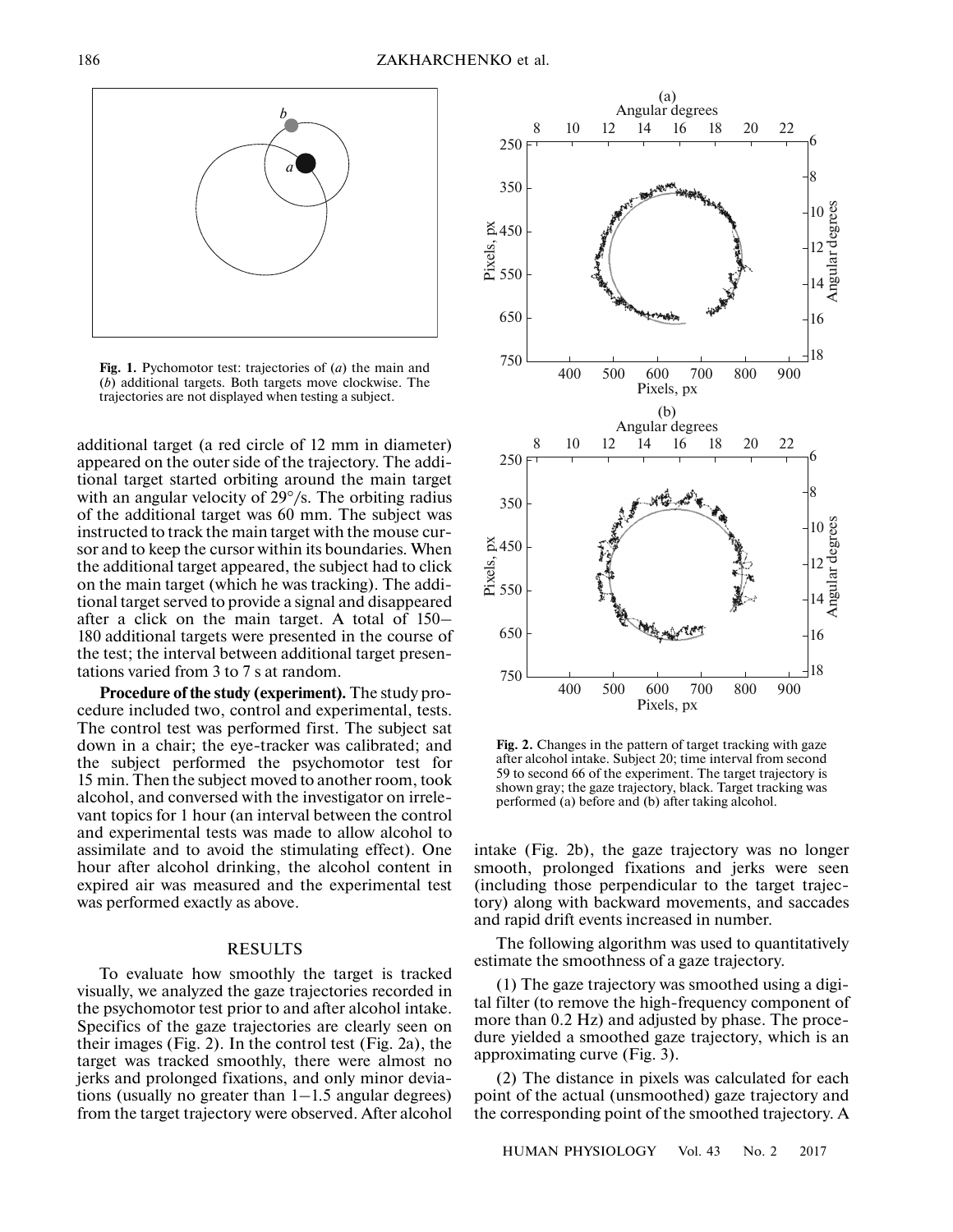

Fig. 3. Approximating curves (a) before and (b) after alcohol intake. The gaze trajectory is shown gray; the approximating curve, black.

sequence of deviations from the approximating curve was thus obtained with each point of the trajectory<sup>1</sup>.

(3) The resulting sequence of deviations was visualized (Fig. 4) and analyzed statistically.

The algorithm is based on the idea that a deficiency in target tracking would increase the mean deviation from the approximating curve. If the trajectory becomes less smooth indeed after alcohol intake, while the data set size remains the same, then differences should be clearly seen in a histogram of deviations (Fig. 4a).

A typical distribution (15 out of the 22 subjects) of deviations between the actual trajectory and the approximating curve is shown in Fig. 4a. Substantial changes in distribution shape were seen after alcohol intake, i.e., the mode was slightly shifted toward higher values, the mode amplitude decreased greatly, the peak was less sharp, and the right part of the distribution showed a lower slope. The changes were characteristic of the subjects who displayed tracking deficiency after taking alcohol.

Atypical shapes of the deviation distribution are shown in Figs. 4c and 4d. In one case, the distribution remained almost unchanged (Fig. 4c), suggesting no change in the smoothness of target tracking. In the other case (Fig. 4d), the changes were opposite to those observed typically; i.e., the smoothness slightly increased. The atypical distributions had low frequencies each (3 and 4 out of the 22 subjects, respectively), but together accounted for one-third of the sample.

As is well seen from the histograms, the mode amplitude changed most distinctly after alcohol intake. The normalized mode amplitude was used as a main parameter in a quantitative analysis of the smoothness of target tracking. To calculate this parameter, the histogram data was first smoothed by the simple moving average method with a period of 3. Smoothing was carried out in two steps: from the start to the end of the variation series and then from the end to the start. This approach provides for high quality of smoothing and helps to avoid a phase displacement (Fig. 4b). Then we did the normalization of the mode amplitude for both sets of data: prior to and after alcohol intake. To normalize, the mode amplitude was divided by the number of measurements (data rows) in the data set. The normalized mode amplitude can be used as a quantitative parameter that shows how smooth the tracking is. The normalized mode amplitude values obtained prior to and after alcohol intake were compared in all subjects by the sign test and the Wilcoxon matched pairs tests. The normalized mode amplitude values was found to decrease at a high probability ( $p = 0.001384$  in the sign test and  $p = 0.003302$ in the Wilcoxon matched pairs test). Thus, smoothness of the gaze tracking of the target typically decreased after alcohol intake.

Time to hitting a target was the only behavioral parameter that was assessed in the psychomotor test. Alcohol intake significantly increased the response time (the time to hitting a target), the significance of changes being extremely high ( $p = 0.000014$  in Student's paired sample *t*-test).

# DISCUSSION

As our results show, our method is highly efficient in detecting the effect of an adverse factor (alcohol intoxication in our case) on an operator's performance. To demonstrate that the intensity of the effect is also possible to evaluate, we compared the changes in smooth target tracking (as inferred from the normalized mode amplitude) with the decrease in operator performance (as inferred from the response time to an additional stimulus in the psychomotor test).

 $<sup>1</sup>$  Calculating the distances between each point of the unsmoothed</sup> gaze trajectory to the corresponding point of the approximating curve is essentially similar to eliminating the low-frequency data component (trend), which is uninformative and has no effect on the tracking smoothness estimate.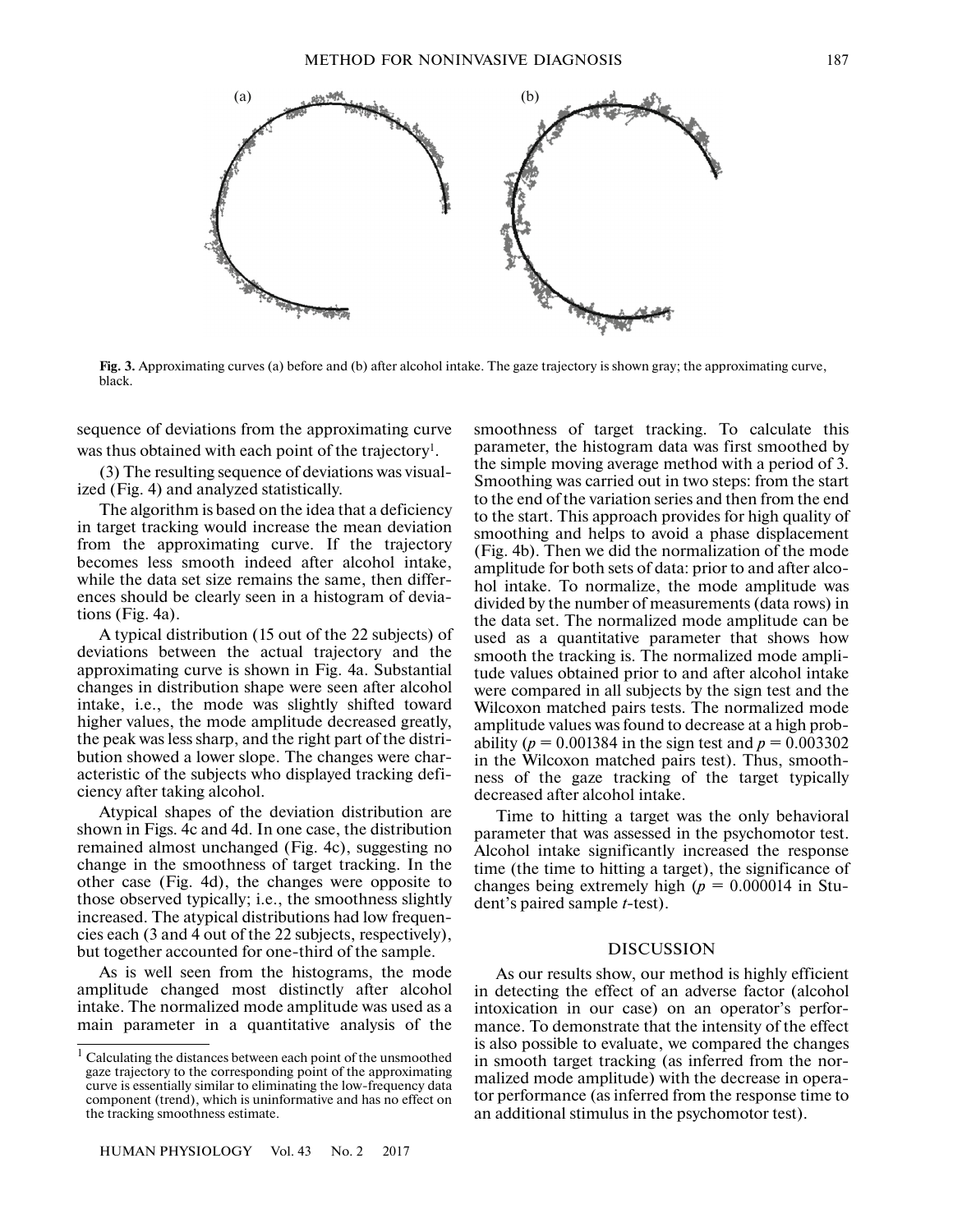

**Fig. 4.** Alcohol-induced changes in the deviation of the actual trajectory from the approximating curve. Data were collected before (dark gray histogram) and after (light gray histogram) alcohol intake. (a) The most typical distribution shape (15 out of the 22 subjects); (b) envelope curve fitting to calculate the mode amplitude; (c, d) atypical distribution shapes (4 and 3 out of the 22 subjects, respectively).

A relationship between the response time of an operator (abscissa) and the change in smooth tracking (normalized mode amplitude, ordinate) is shown in Fig. 5. It should be noted that the plot shows the difference between two measurements (prior to alcohol taking – before alcohol taking) rather than the measurements themselves. Each point shows the data obtained for one subject. The area where responses were atypical for the sample and might be considered artefactual is shown gray.

The distribution of points in open area (responses typical for the sample) can be interpreted as follows. Separation is clearly seen for a group of subjects that displayed a strong correlation between an increase in reaction time and a decrease in smooth target tracking (inferred from normalized mode amplitude). The group is shown with an oval. The coefficient of correlation between the two parameters was high,  $-0.88$ at *р* < 0.00005 for Pearson rank correlation and –0.84 at *p* < 0.0001 for Spearman rank correlation. The effect of alcohol on these subjects was typical of the sample; the dependence between a decrease in smooth tracking and an increase in reaction time is described by a simple linear function. The subjects not included in this group displayed a minor decrease in smooth tracking (normalized mode amplitude). We think that the effect of alcohol in these subjects was not strong enough to distort their ability to perform simple motor operations. A presumable smoothness threshold below which behavioral alterations start to be detectable is shown with line *b* in Fig. 5.

Thus, our method makes it possible to detect alterations in operator performance and to quantitatively evaluate their intensity by analyzing the smooth pursuit test data. The time of a continuous recording of oculomotor reactions can be increased to at least 15 min with our method, and testing can be performed in conditions maximally similar to actual operation conditions. The procedure does not involve any discomfort to the subject, nor does it require an ophthalmological head restrain device.

## **CONCLUSIONS**

(1) The dependence between a decrease in tracking smoothness and an increase in reaction time after taking alcohol is linear, but is seen only when alcohol substantially affects the subject's state and the subject is inadequate.

(2) A change in the smoothness of target tracking with gaze is a marker of a decrease in operator performance and can be used to predict operator performance disorders.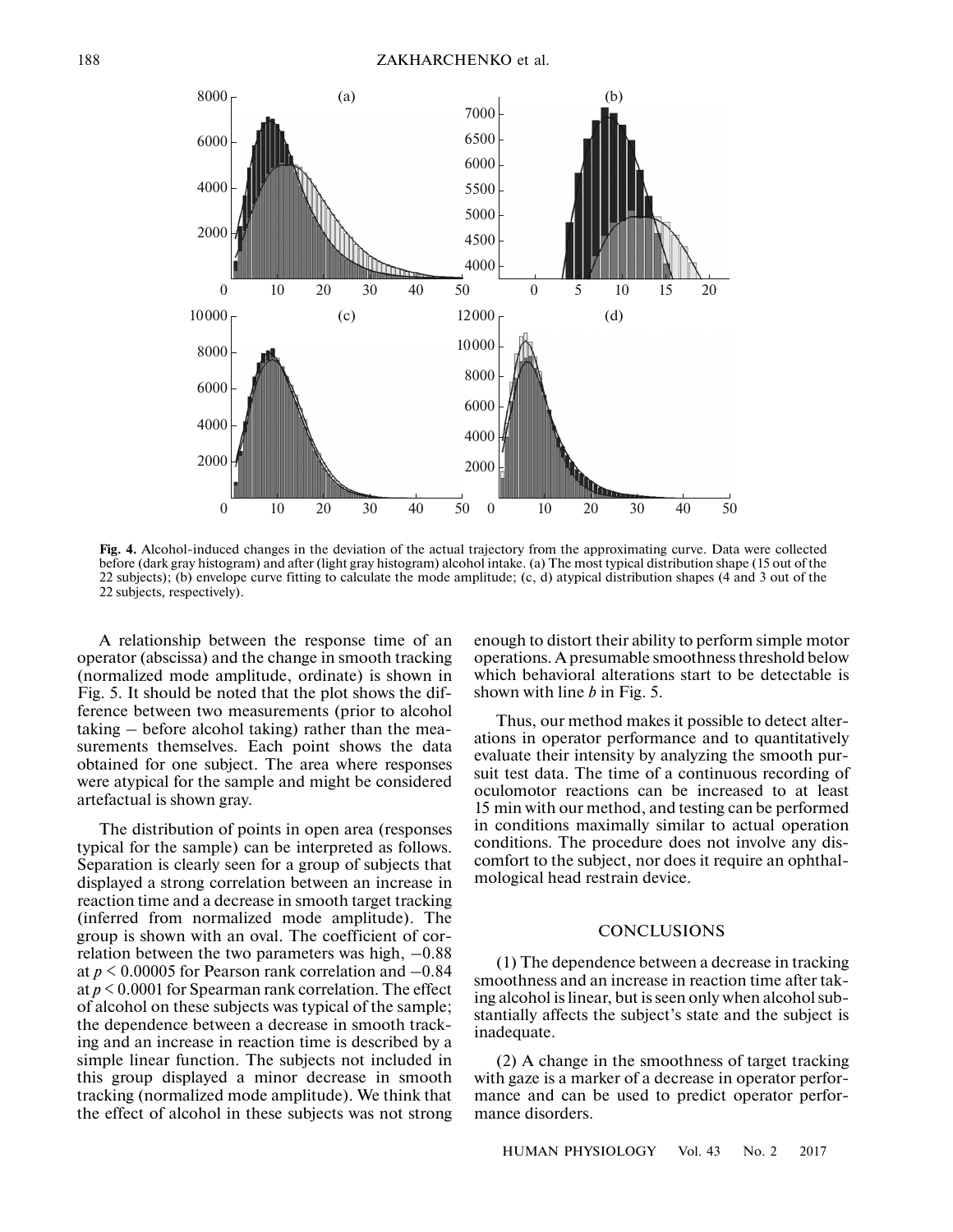

**Fig. 5.** Alcohol-induced changes in tracking smoothness and reaction time. Abscissa, change in average reaction time (ms), that is, the difference between the reaction times obtained after and prior to alcohol uptake. Ordinate, change in normalized mode amplitude (tracking smoothness). The parameter is dimensionless and is obtained as a difference between the mode amplitudes obtained after and prior to alcohol intake. Gray area, reactions atypical for the sample; *a*, presumable threshold for a decrease in tracking smoothness at which the subject still preserves the normal operation performance; *b*, outlier.

#### ACKNOWLEDGMENTS

This work was supported by the Russian Humanitarian Science Foundation (project no. 14-06-00652 "Changes in Parameters of Visual-Motor Coordination in Response to Alcohol in Operators and Drivers").

## REFERENCES

- 1. Hartley, L., Horberry, T., and Mabbot, N., *Review of Fatigue Detection and Prediction Technologies. National Road Transport Commission*, Melbourne, 2000.
- 2. Dorrian, J., Lamond, N., Kozuchowski, K., and Dawson, D., The driver vigilance telemetric control system (DVTCS): investigating sensitivity to experimentally induced sleep loss and fatigue, *Behav. Res. Methods*, 2008, vol. 40, no. 4, p. 1016.
- 3. Kerick, S., Metcalfe, J., Feng, T., et al., *Review of Fatigue Management Technologies for Enhanced Military Vehicle Safety and Performance*, Army Research Laboratory, Aberdeen Proving Ground, USA, 2013.
- 4. Wright, N., Stone, B., Horberry, T., et al., A review of in-vehicle sleepiness detection devices, in *Published Project Report PPR157*, TRL Limited, 2007.
- 5. Franco, J.G., de Pablo, J., Gaviria, A.M., et al., Smooth pursuit eye movements and schizophrenia: Literature review, *Arch. Soc. Esp. Oftalmol.*, 2014, vol. 89, no. 9, p. 361.

HUMAN PHYSIOLOGY Vol. 43 No. 2 2017

- 6. Spering, M., Dias, E.C., Sanchez, J.L., et al., Efference copy failure during smooth pursuit eye movements in schizophrenia, *J. Neurosci.*, 2013, vol. 33, no. 29, p. 11779.
- 7. Levy, D.L., Sereno, A.B., Gooding, D.C., and O'Driscoll, G.A., Eye tracking dysfunction in schizophrenia: characterization and pathophysiology, *Behav. Neurobiol. Schizophr. Treat.*, 2010, vol. 4, p. 311.
- 8. Mialet, J.P. and Pichot, P., Eye-tracking patterns in schizophrenia: an analysis based on the incidence of saccades, *Arch. Gen. Psychiatry*, 1981, vol. 38, no. 2, p. 183.
- 9. Avila, M.T., Sherr, J.D., Hong, E., et al., Effects of nicotine on leading saccades during smooth pursuit eye movements in smokers and nonsmokers with schizophrenia, *Neuropsychopharmacology*, 2003, vol. 28, no. 12, p. 2184.
- 10. Lipton, R.B., Levin, S., and Holzman, P.S., Horizontal and vertical pursuit eye movements, the oculocephalic reflex, and the functional psychoses, *Psychiatry Res.*, 1980, vol. 3, no. 2, p. 193.
- 11. Holzman, P.S. and Levy, D.L., Smooth pursuit eye movements and functional psychoses, *Schizophr. Bull.*, 1977, vol. 3, no. 1, p. 15.
- 12. Bittencourt, P.R., Gresty, M.A., and Richens, A., Quantitative assessment of smooth-pursuit eye movements in healthy and epileptic subjects, *J. Neurol., Neurosurg. Psychiatry*, 1980, vol. 43, no. 12, p. 1119.
- 13. Wilkes, B., Carson, T., Patel, K., et al., Oculomotor performance in children with high-functioning Autism